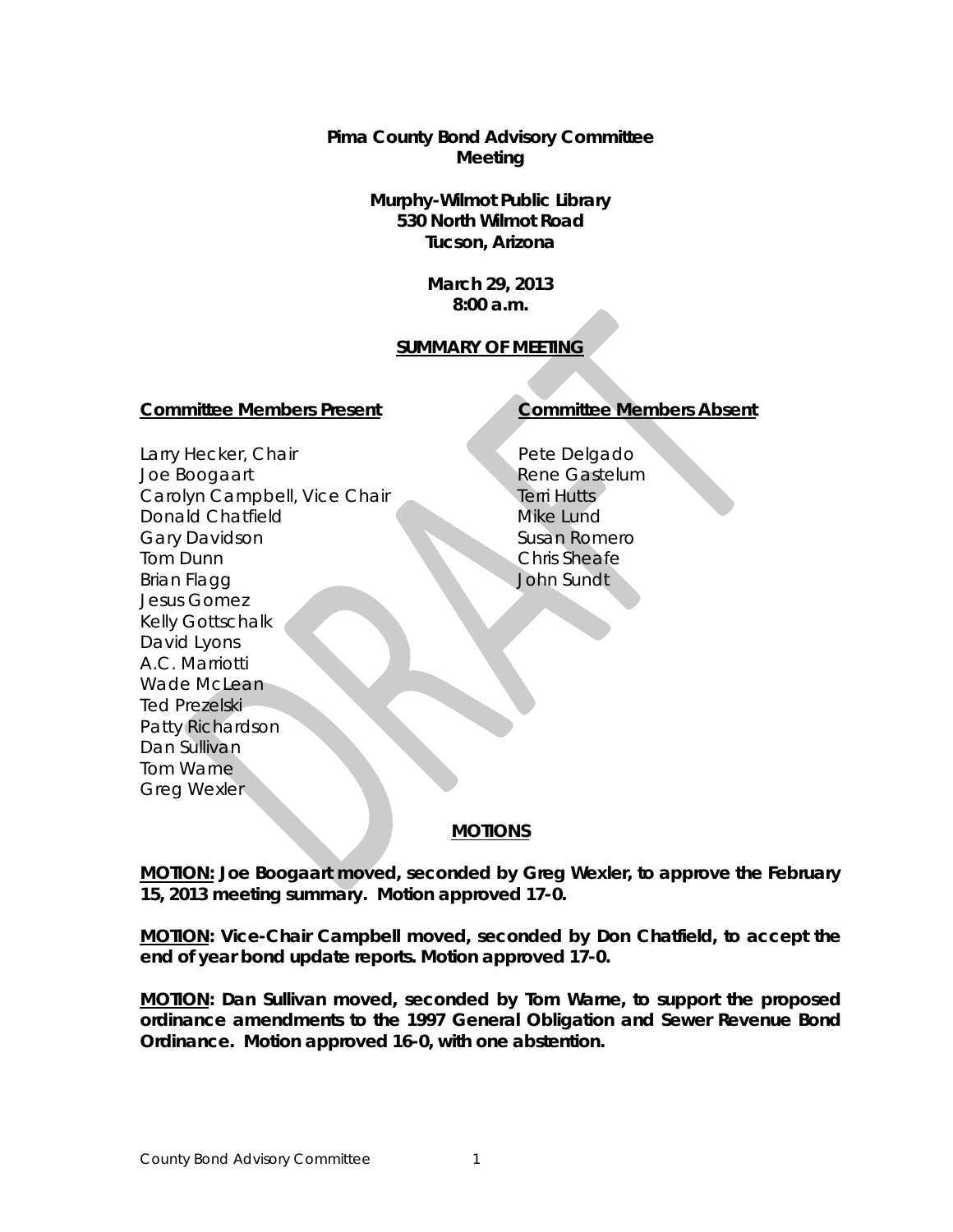**MOTION: A.C. Marriotti moved, seconded by Dan Sullivan, to support the proposed ordinance amendments to the 1997 HURF Transportation Bond Ordinance, but ensure that the projects reflect all other funding sources, including other jurisdictions. Motion approved 16-0, with one abstention.**

**MOTION: Don Chatfield moved, seconded by A.C. Marriotti, to support the proposed ordinance amendments to the 2004 General Obligation Bond Ordinance. Motion approved 17-0.**

**MOTION: Tom Warne moved, seconded by Dan Sullivan, to support the proposed ordinance amendments to the 2006 General Obligation Bond Ordinance. Motion approved 17-0.**

# **MEETING SUMMARY**

1. Welcome

The meeting began at 8:02 a.m. with a quorum.

2. Approval of the February 15, 2013 Meeting Summary

# **MOTION: Joe Boogaart moved, seconded by Greg Wexler, to approve the February 15, 2013 meeting summary. Motion approved 17-0.**

County Administrator Chuck Huckelberry provided a brief overview of the Wilmot Library 2004 bond funded renovation and expansion. More details are attached to this meeting summary.

### 3. Semi Annual Bond Update Report for 1997, 2004 and 2006 Bond Programs

Per the County's Truth in Bonding Code, materials were provided to the Committee providing the status of the 1997, 2004 and 2006 bond programs. These materials and additional details are also available via the County's web site. Mary Tyson, Pima County Finance, provided an overview at the meeting.

Ted Prezelski asked whether the County has oversight of the RTA projects. Ms. Tyson responded that the County only manages the County-managed RTA projects. Gary Davidson asked what interest rates the County was currently paying on bonds. Mr. Huckelberry responded by stating about 3 percent.

Reid Spaulding, Pima County Facilities Management Director, showed photographs of several completed and ongoing bond projects.

Mr. Spaulding clarified that the Downtown Court Complex is scheduled to be constructed by July 2013. Vice-Chair Carolyn Campbell asked whether the building would achieve LEED silver certification. Mr. Spaulding explained that because the building being constructed in phases, different than originally planned, it would be costly to seek LEED certification on each phase. Instead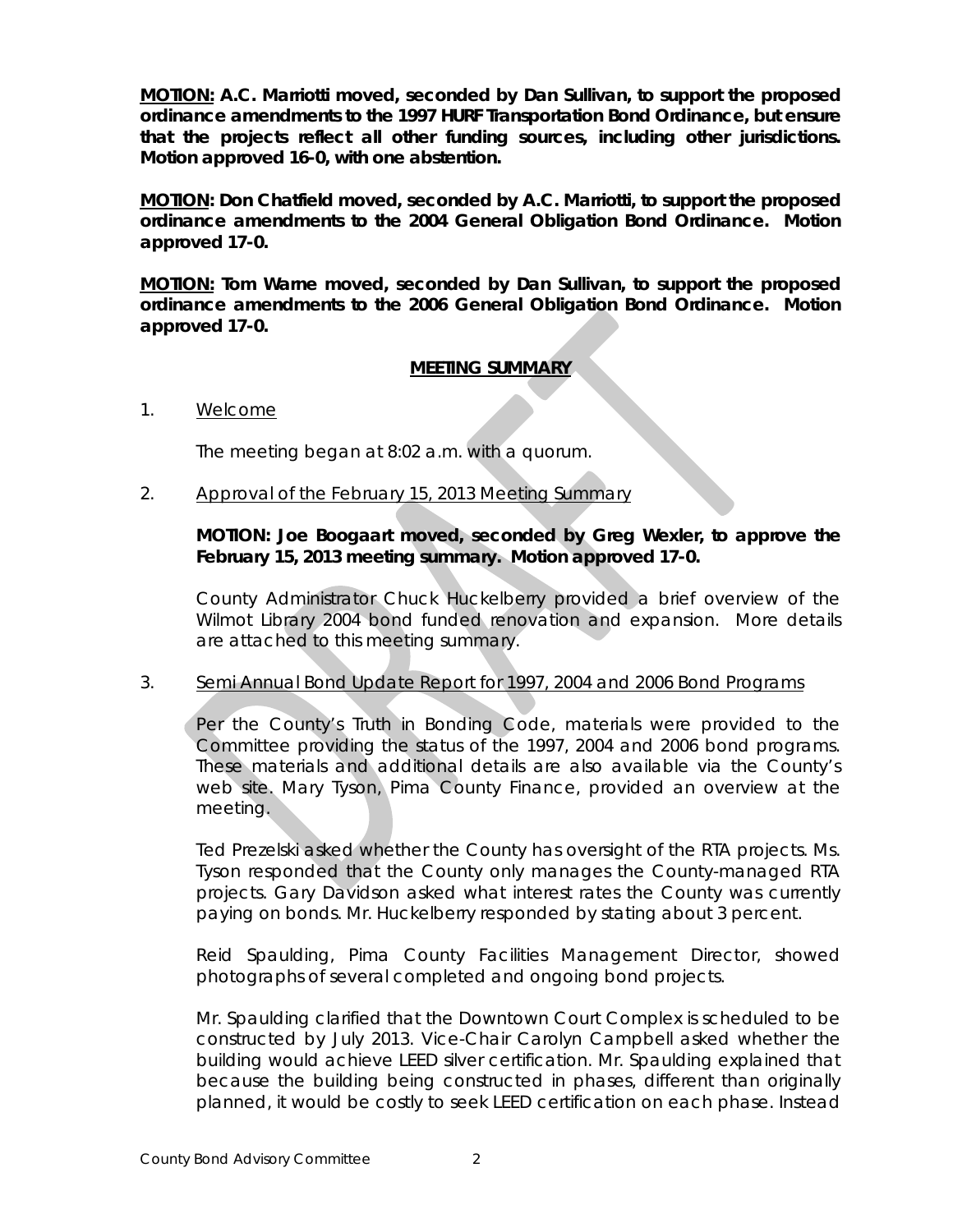he intends to complete construction and then seek LEED certification as an existing building.

Supervisor Ally Miller's attendance was acknowledged by Chairman Larry Hecker.

Written reports were submitted by the following jurisdictions: City of Tucson, City of South Tucson, Town of Marana, Town of Oro Valley, and Town of Sahuarita.

T. Van Hook was present from Marana but the Committee had no questions.

Kevin Burke, Assistant to the Town Manager, was present from Oro Valley but the Committee had no questions.

Fred Gray was present from City of Tucson Parks and Recreation, but the Committee had no questions.

Committee member A.C. Marriotti was present from the Town of Sahuarita, but the Committee had no questions.

# **MOTION: Vice-Chair Campbell moved, seconded by Don Chatfield, to accept the end of year bond update reports. Motion approved 17-0.**

# 4. Amendments to the 1997, 2004 and 2006 Bond Ordinances

Per the County's Truth in Bonding Code, the Committee received a staff report describing when bond ordinance amendments are necessary, the public review process associated with amending the ordinances, and each of the projects that would be impacted by this round of bond ordinance amendments. Nicole Fyffe provided a brief verbal summary of the projects that would be impacted by the proposed bond ordinance amendments, including those that had received or would receive the required actions by the Conservation Acquisition Commission and City of Tucson's Mayor and Council.

Mr. Boogaart asked if bond ordinance amendments were necessary if bond funds were transferred between projects. Ms. Fyffe responded yes. Mr. Boogaart also asked about the public art components of projects. Ms. Fyffe responded that it is standard county policy to allocate 1 percent of project costs to a public art.

# **MOTION: Dan Sullivan moved, seconded by Tom Warne, to support the proposed ordinance amendments to the 1997 General Obligation and Sewer Revenue Bond Ordinance. Motion approved 16-0, with one abstention.**

Priscilla Cornelio, Pima County Transportation Director, provided a status update on the 1997 HURF transportation program and summarized the bond ordinance amendments to the transportation program.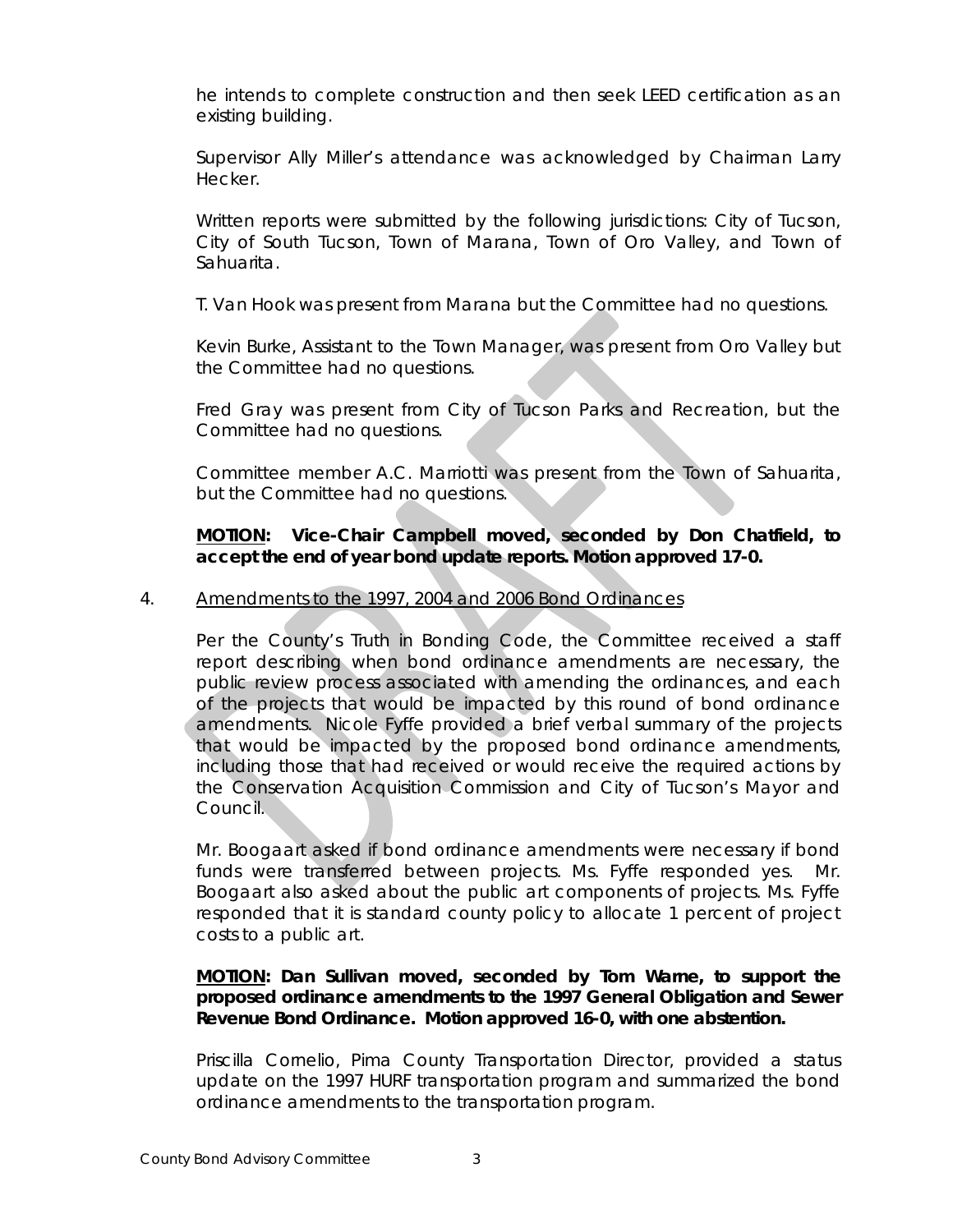In response to a question from Mr. Davidson, Ms. Cornelio described the types of improvements funded by the DOT-57 Safety program. Mr. Huckelberry brought attention to the map in front of committee members that showed the status of DOT-57 projects and how they occurred all over the county. It was clarified that these monies typically do not fund neighborhood road speedhumps.

In response to a question from Mr. Chatfield, Ms. Cornelio explained the status of DOT-44 Orange Grove from La Cholla to Oracle.

Tom Warne asked if there was an effort to raise the gas tax because of increased fuel efficiencies. Mr. Huckelberry replied probably not and noted that the gas tax hasn't been raised in 22 years, and that the state legislature has swept \$37 million in County HURF since 2002.

Kelly Gottschalk asked what percentage of County HURF was currently being allocated to debt service payments. Mr. Huckelberry responded by stating that about 35 percent was being spent on debt service.

The amendment to DOT-29 would have removed non-county funding sources such as RTA and City of Tucson funding since DOT-29 is a City managed RTA project and the funds don't flow through the County. However A.C. Marriotti asked that these non-county funding sources and amounts still be reflected in the bond ordinance.

**MOTION: A.C. Marriotti moved, seconded by Dan Sullivan, to support the proposed ordinance amendments to the 1997 HURF Transportation Bond Ordinance, but ensure that the projects reflect all other funding sources, including other jurisdictions. Motion approved 17-0.**

It was clarified that the City of Tucson is no longer part of the new Downtown Courts Complex project.

Joe Boogaart asked, with regard to the PCWINN project, which agencies are now no longer participating and which have been added. Mr. Huckelberry stated that staff could provide a memorandum with those details.

Dan Sullivan asked how much the City was intending to spend to renovate their existing municipal court facility. Kelly Gottschalk responded - \$3.5 million.

Vice-Chair Campbell asked about the status of the Arroyo Chico project. Jane Duarte, City Parks and Recreation, responded that is should be complete by September 2013.

**MOTION: Don Chatfield moved, seconded by A.C. Marriotti, to support the proposed ordinance amendments to the 2004 General Obligation Bond Ordinance. Motion approved 17-0.**